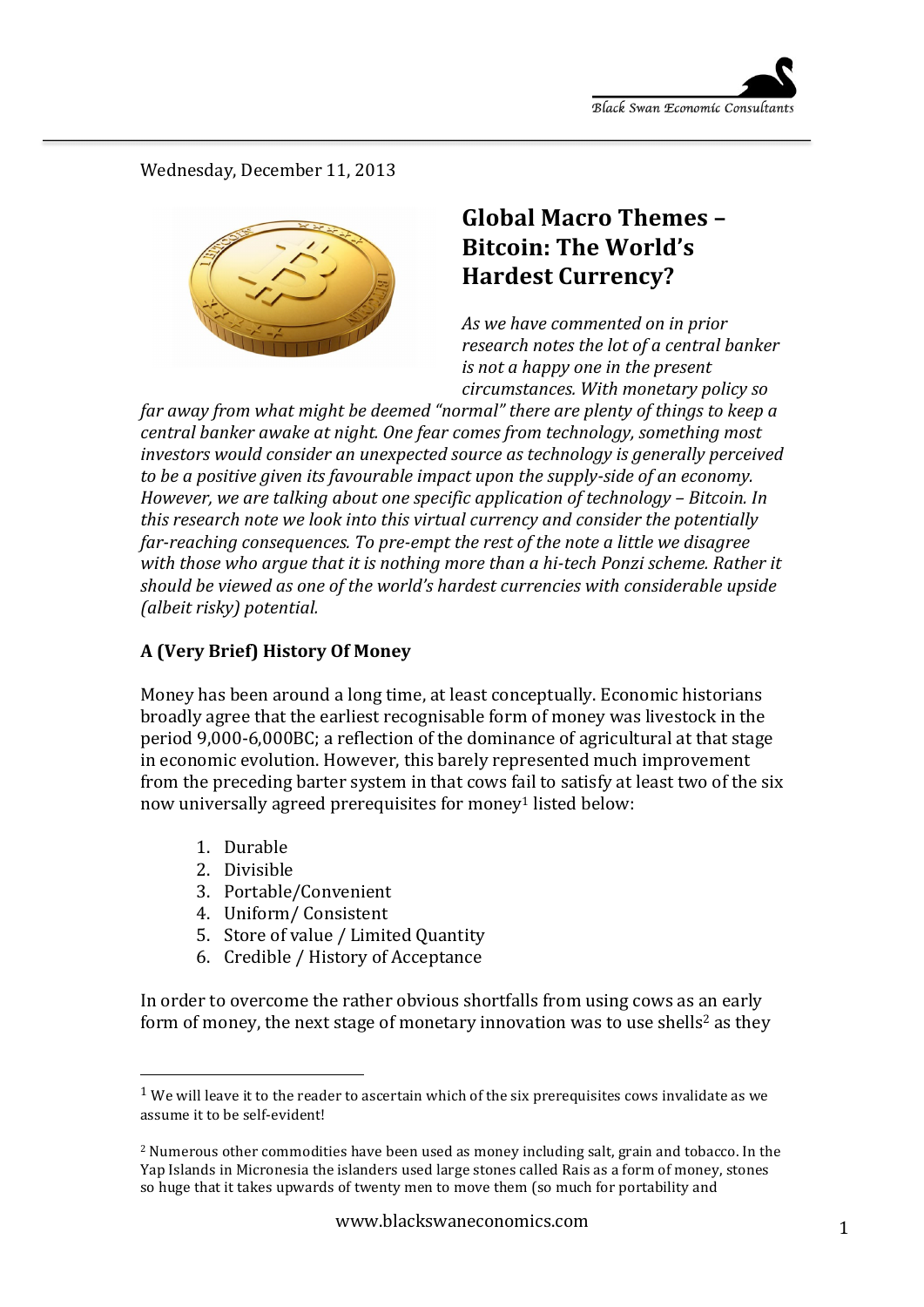better satisfied the divisibility prerequisite. It was not until 1,000BC that the Chinese introduced the first metallic coins; a form of money that still endures today. China was also the first country to develop paper money during the Tang Dynasty around 700 AD. Even though this money was in paper form, the notes were valued in terms of silver and gold although in practice there was no such conversion. As such, the early forms of money were either actual commodities or were backed by commodities.

Commodities are not in infinite supply - they have a natural scarcity  $-$  and there is an associated cost of production/extraction. It is these two characteristics that made them attractive as a form of money as it satisfies the "store of value" prerequisite listed above. Unfortunately, because commodities are also useful articles of trade, by definition they have other uses than as a medium of exchange. This is a distinctly undesirable feature for any money. Changes in the nonmonetary demand for the commodity would, for example, be transformed into a monetary shock, exacerbating the economic effect. Equally, commodities are also vulnerable to supply shocks, such as finding new sources of highergrade metal ores or cheaper extraction methods.

#### **The Fiat Innovation**

Over the next several centuries, concomitant with increased financial sophistication and the establishment of the banking industry, money took a slightly more abstract form. Rather than commodities being used directly as money they were replaced by "representative" paper bank notes. Despite their reduced durability they could be cheaply reproduced to replace worn out bank notes and proved to be much more convenient to use. Moreover, as paper money is solely designed to act as a medium of exchange it has no nonmonetary uses, thereby overcoming the two pitfalls with commodity currencies mentioned in the previous paragraph.

That said, the transition to paper money was far from smooth. The key problem with this alternative form of money – also known as fiat money - is that it is not backed by anything other than the credibility of the issuing authority. Under a commodity-based monetary system, by virtue of being in his/her possession, an individual can readily verify ownership of the money. Under a fiat money system, by contrast, the owner necessarily relies on the trustworthiness of the note issuer. The reason why this is an issue is that the marginal cost of production of fiat money is negligible. Hence, the issuer has strong incentives to increase the supply of money until its market value falls below the (very low) cost of production. 

Indeed, early innovations in fiat currency were beset with problems relating to excess supply. In 1661 Stockholms Banco, a private bank, issued Europe's first

<sup>&</sup>lt;u> 1989 - Johann Stein, fransk politik (d. 1989)</u> divisibility!). It would seem that the only limit of what can be used as a form of money is human ingenuity.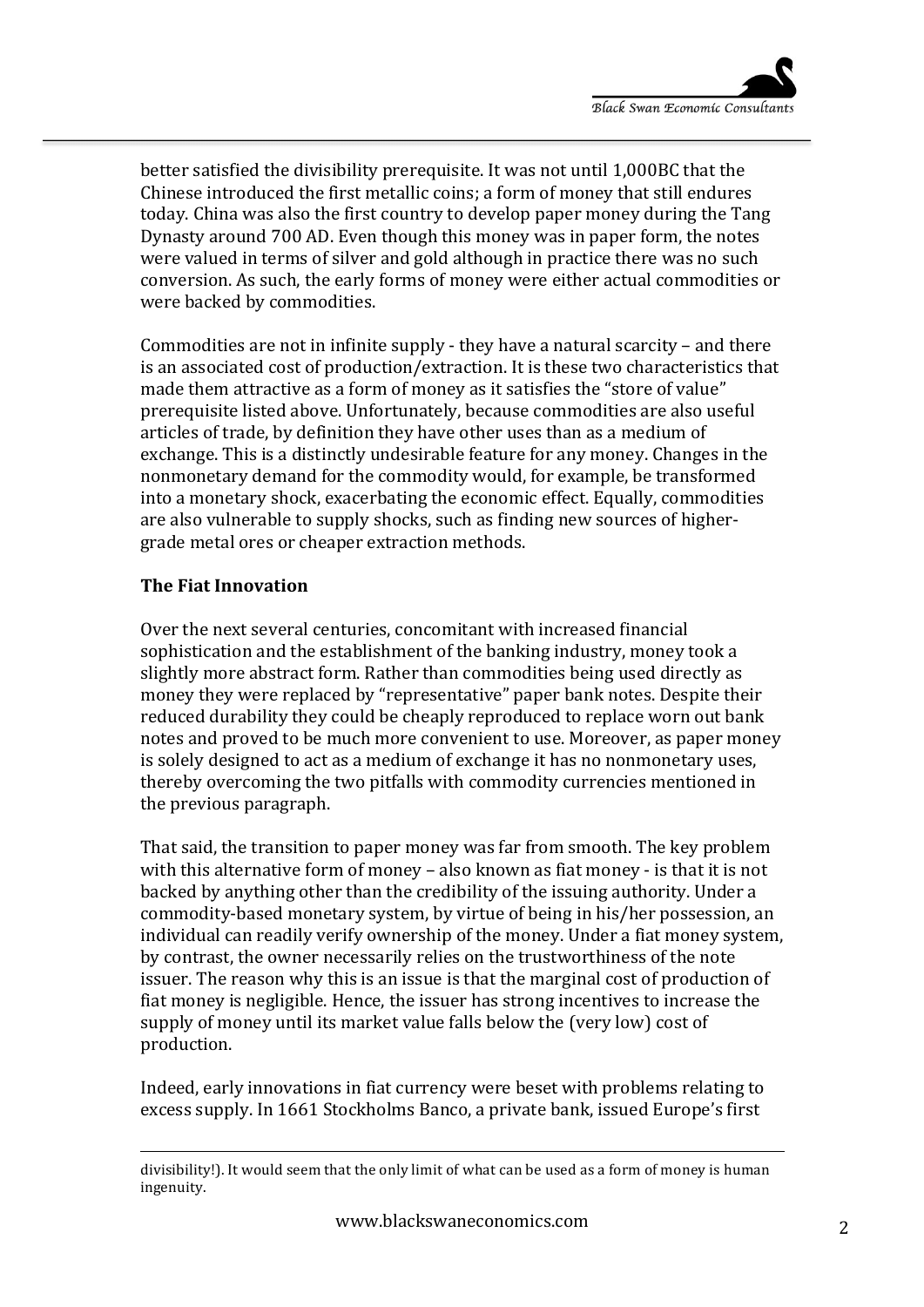paper money and its failure just three years later was directly a result of printing too many bank notes relative to its collateral. Paving the wave for future trends, the Swedish parliament eventually took over control of bank note issuance after Stockholms Banco lost is charter<sup>3</sup>.

However, even having the government act as the issuer of bank notes does not overcome this major problem with fiat money. In the  $18<sup>th</sup>$  century provincial governments in the American colonies produced bank notes, money that was given value by virtue of the fact that they were able to extinguish tax liabilities<sup>4</sup>. Despite this, these bank notes failed to maintain their purchasing power (breeching the store of value prerequisite). In fact, there are numerous examples for government-issued fiat money having failed and the common root is fiscal overspending, often at times of war. Governments, when faced with escalating expenditures face a stark choice either raise money by increasing taxes, which is very transparent and politically unpopular, or by firing up the printing press, a much more subtle method. Even though debasing ones currency has disastrous long-run consequences it seems to be the better short-run choice politically.

In short, while both pure commodity and pure fiat money systems have benefits, they also have significant shortcomings; shortcomings that explain why neither system has proved historically robust.

The post World War II monetary system – Bretton Woods – can be thought of as a hybrid system. The fiat currencies of the major economies were pegged to the USD – reflective of its status of the predominate reserve currency – which was in turn pegged to the gold price<sup>5</sup> and the IMF was the clearing house for trade imbalances via the gold reserve fund. The system endured until 1971 when the Nixon government abandoned gold convertibility as persistent trade deficits and excessive government spending related to the Vietnam War $6$  implied that foreign countries held more USDs than the US government could convert into gold at the prevailing fixed rate.

The breaking up of Bretton Woods, while traumatic in the short-run (Nixon was forced to implement temporary wage and price freezes to combat the potentially strong inflationary boost from the sharp depreciation in the USD that followed the ending gold convertibility) the long-run consequences have been much more benign – at least to date. Since 1971, the global monetary system has been run as a pure fiat currency regime, with the value of money attributed to the inflation

 

 $3$  After a few name changes Stockholms Banco eventually became the Swedish Riksbank – the world's oldest central bank.

<sup>&</sup>lt;sup>4</sup> This ability to repay debt, especially tax, is the most crucial characteristic for fiat money and is what provides it with any real value given it has no other intrinsic value.

<sup>&</sup>lt;sup>5</sup> The exchange rate for the USD was fixed at USD35 per troy ounce of gold bullion.

<sup>&</sup>lt;sup>6</sup> History, especially financial history, really does repeat!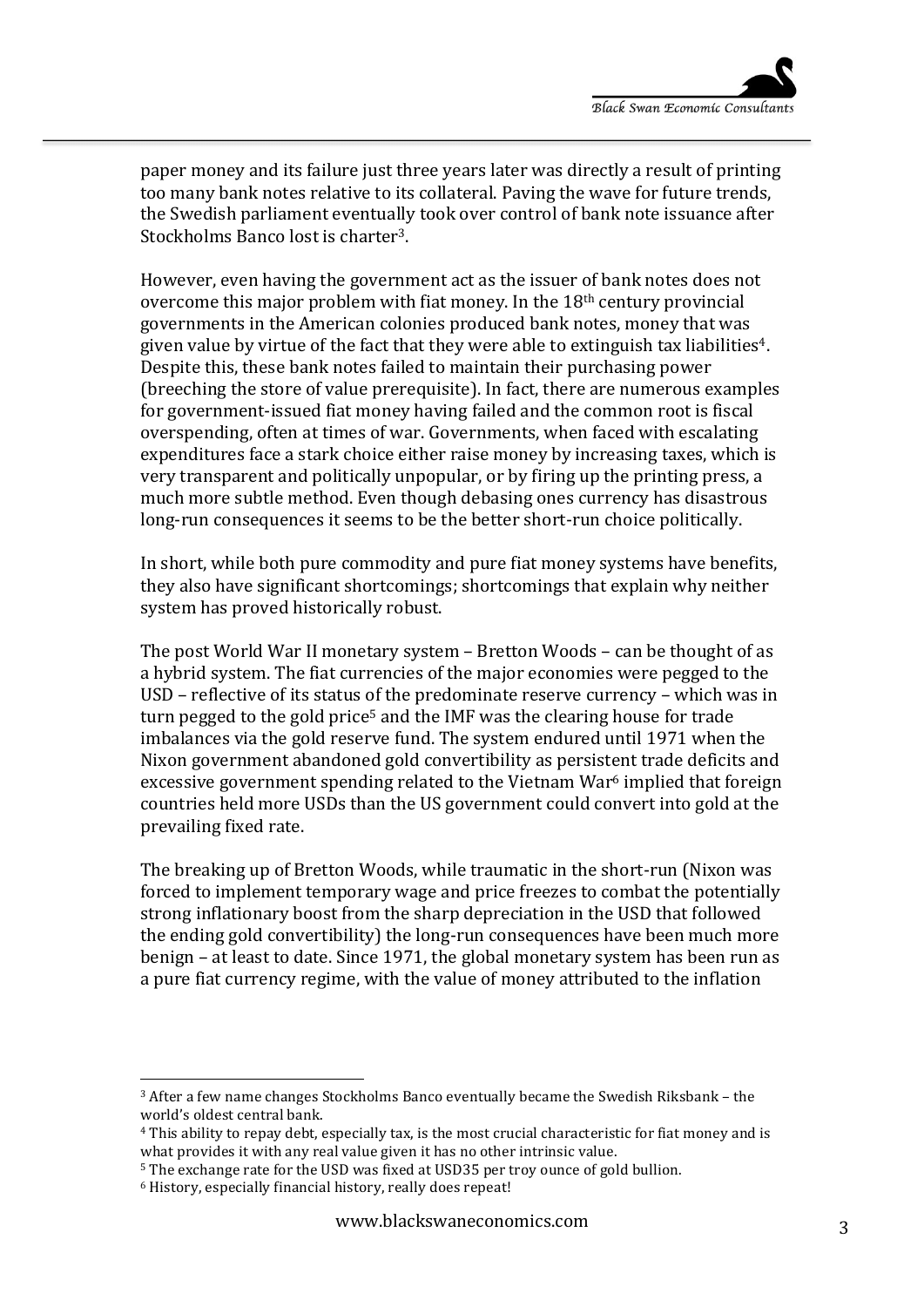credibility of central banks; institutions formally independent of the government7.

We would argue the single most important factor accounting for the relative stability of the global monetary system since the early 1970s has been the lack of serious military conflict and the accompanying fiscal pressure on governments. $8$ Nevertheless, even in the absence of conflict, the current economic crisis has seen government debt levels soar and central banks have been active in employing the printing press – albeit as discretely as possible – suggesting that the present "pure" fiat money regime is under significant pressure.

## **Enter Technology**

As described above, money has tended to take one of two forms historically: commodity or fiat. This bipolar characterization of money is no longer allinclusive. With exquisite timing in 2008, at the height of the financial crisis, Satoshi Nakamoto self-published a research paper<sup>9</sup> outlining the theoretical design of Bitcoin: a decentralised electronic cash system. Although e-cash systems have been contemplated since the early 1980s Nakamoto's Bitcoin has some very neat and innovate features that overcome many of the problems associated with other e-cash systems. Not only was the Bitcoin system theoretically viable but also, as evidenced by the surge in interest from the general public - not to mention trading volume - in this virtual currency, it has become highly successful.

#### **Bitcoin – An Overview**

 

The underlying rationale for the design of Bitcoin is very simple and is explained in the first few paragraphs of Nakamoto's research publication. Despite the surge in commerce over the internet, the system still relies almost exclusively on financial institutions acting as "trusted third parties". Bitcoin does away with this trust-based model thereby allowing transacting parties to conduct business bilaterally. As Nakamoto identifies the key to ensuring this outcome is for transactions to be non-reversible: once payment for a good or service is completed the involved parties cannot renege on the transaction. The proposed solution to this problem is to make transactions "computationally impractical to reverse" using standard cryptographic methods such as hash functions; a relatively straightforward<sup>10</sup> process. The really innovative element to Bitcoin's

<sup>&</sup>lt;sup>7</sup> No central bank is truly independent of the government as we argued in "Forward Rate" Guidance: Digging Deeper", 28 November 2013.

<sup>&</sup>lt;sup>8</sup> Other economists take a differing view, especially those of a European persuasion who like to argue that it is the stable global monetary system (and especially  $EMU$ ), which has brought about geopolitical stability.

<sup>&</sup>lt;sup>9</sup> Nakamoto (2008) "Bitcoin: A Peer-to-Peer Electronic Cash System"

 $10$  When we say this is straightforward we do not mean that the mathematics is easily to understand for the general reader – it is far from it - but rather that the issue is well understood by mathematicians and computer scientists and software is available to encrypt transactions. For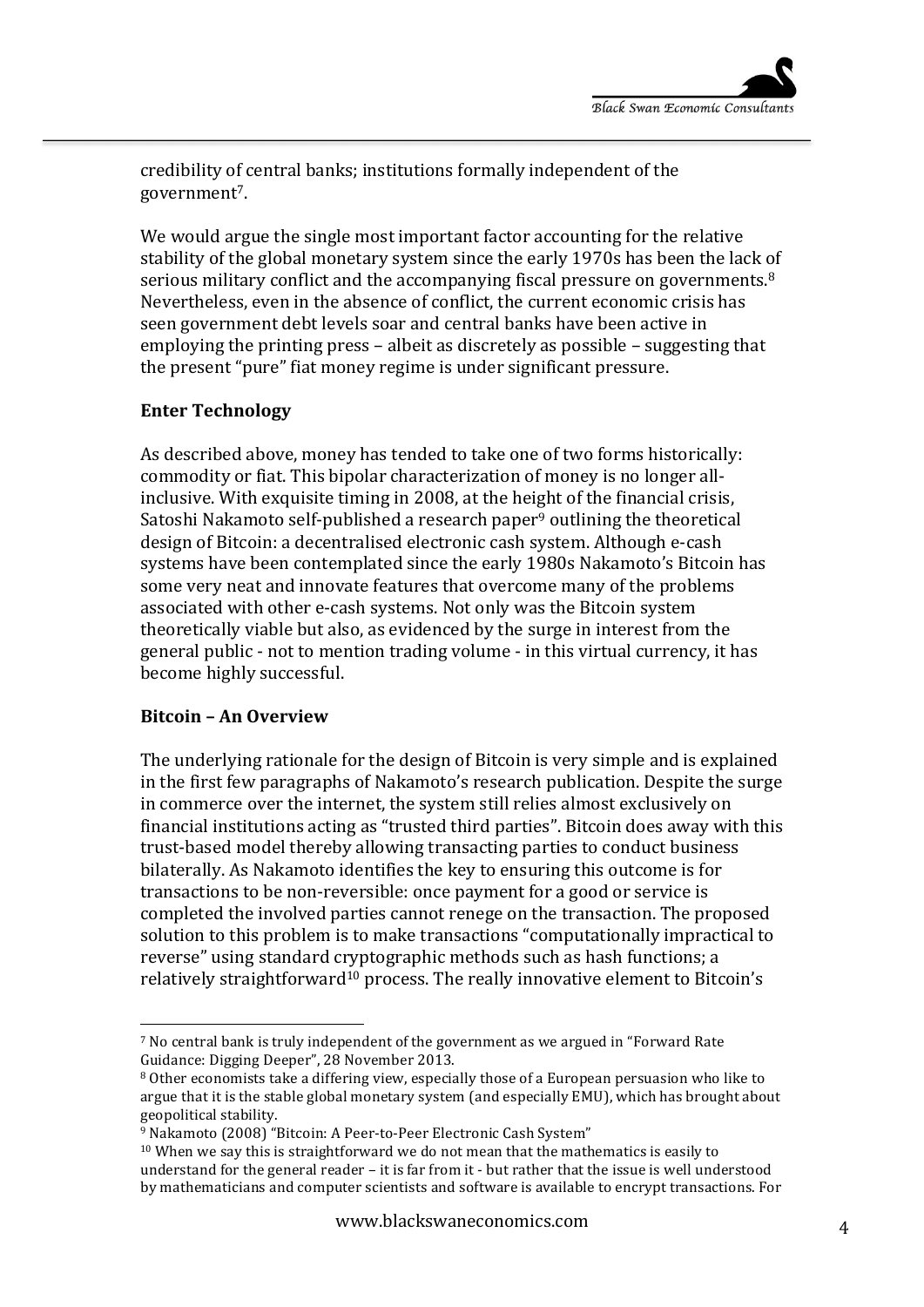design, however, is tackling double spending. The standard way to verify that money has not been spent twice  $-$  fraud in other words  $-$  is for a central authority to verify every transaction. Given that Bitcoins designer(s)<sup>11</sup> *raison d'etre* is to create a decentralised money system this needs to be overcome by some other means.

The innovative solution to this problem was the realization that to identify whether a transaction is valid is for all Bitcoin transactions to be time stamped and visible to all users, i.e. transactions are publically announced over a peer-topeer network. Assuming that the majority of nodes in this network are "honest" once there is majority agreement that the transaction is valid, which is achieved by solving the cryptographic hash function to a specified degree of accuracy, it is considered as being verified. Hence, rather than rely on a single trusted entity, Bitcoin uses the power of the crowd to provide the necessary transaction verification. While the assumption that the majority of nodes in the network are honest might seem incredible, especially given the amount of fraud on the internet, it is not as strong as first appears because the Bitcoin system has been designed to be incentive compatible. Solving the complex mathematical problems required for transaction verification is rewarded by the release of new Bitcoins – a process called mining. By design it is easier to mine new Bitcoins than to compute fake histories for existing Bitcoins  $-$  a computation that gets harder as transaction histories get longer – so there is no incentive for "bad guys" to undermine the system.

The other design feature of Bitcoin that is ingenious, and which provides the greatest source of intrigue to economists, is that the supply of Bitcoins is predictable and eventually finite. Bitcoins can only be mined at a pre-specified growth rate, a rate that will steadily decline until the total supply is capped at 21 million<sup>12</sup>. In order to ensure that the production of Bitcoins is in line with the release schedule, the degree of difficulty in "mining" or verifying existing transactions is variable and a function of the number of "miners" or computer power employed. Hence, even if some individual, or more likely organisation, were to employ supercomputers to maximise their mining success, this would simply affect the share of Bitcoins<sup>13</sup> mined not the total amount.

To think about how Bitcoin fits within the spectrum of money classification types consider the following table, which is contained in a working paper on synthetic commodity currencies published by Selgin (2013).

<sup>&</sup>lt;u> 1989 - Johann Stein, fransk politik (d. 1989)</u> a good layman's guide to Bitcoin and the mathematics used see Velde (2013) "Bitcoin: A Primer", Chicago Fed Letter. 

 $11$  Satoshi Nakamoto is widely thought to be a pseudonym and the true identity of the Bitcoin designer or designers is/are unknown. More on this later!

 $12$  Once the total supply of Bitcoins reaches the 21 million mark, mining Bitcoins will no longer be rewarded by the addition of new coins. Rather the process of transaction verification will be associated with a fee, one much smaller than that applied by commercial banks at present.  $13$  Various websites such as  $http://bitcoincharts.com$  publish the total number of Bitcoins mined and also the degree of difficulty required to mine them.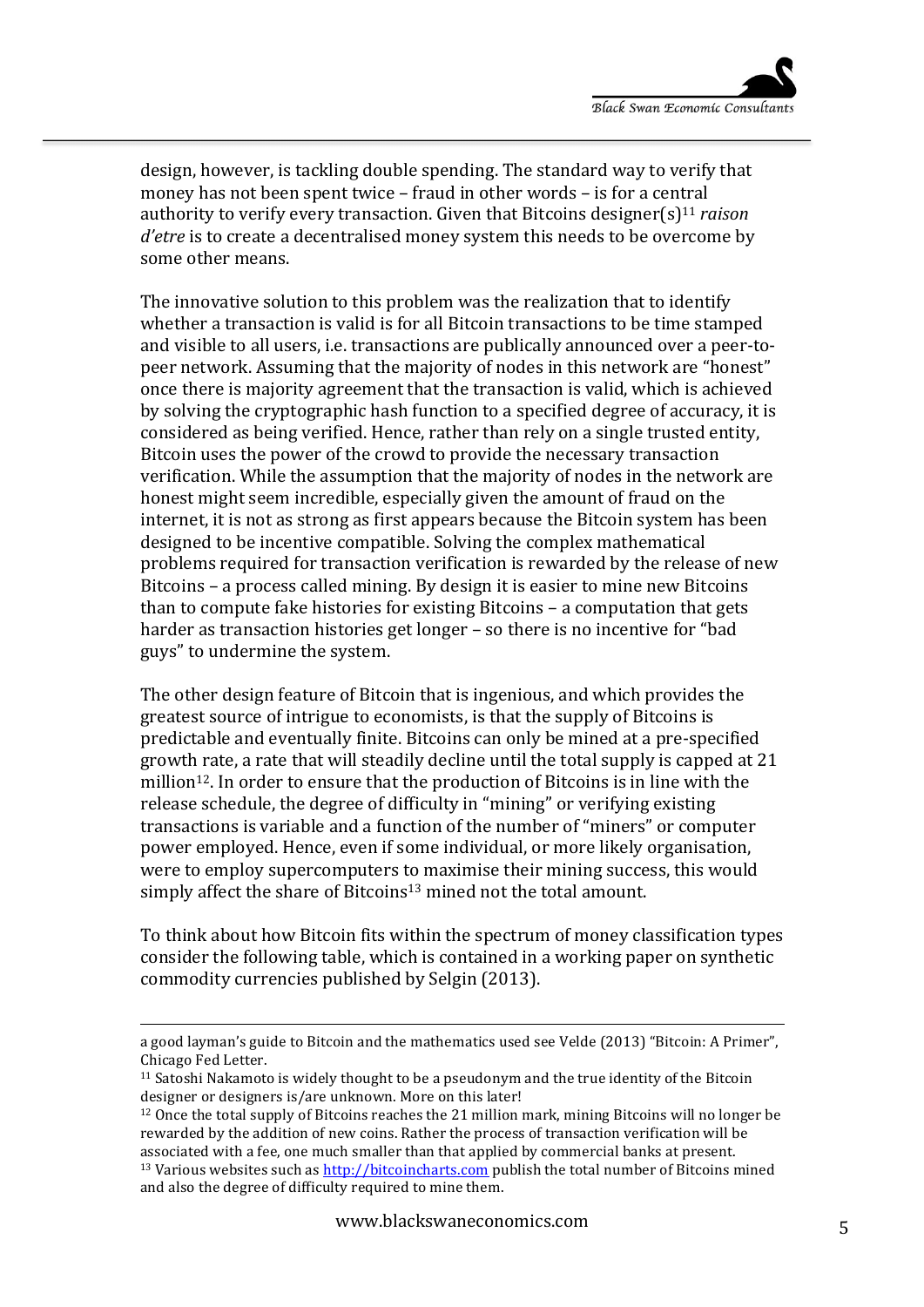| <b>Base Money Types</b> |                 |                             |                |
|-------------------------|-----------------|-----------------------------|----------------|
|                         |                 | Nonmonetary use?            |                |
|                         |                 | Yes                         | N <sub>0</sub> |
| Scarcity                | <b>Absolute</b> | Commodity                   | <b>Bitcoin</b> |
|                         | Contingent      | Coase Durable <sup>14</sup> | Fiat           |

Not only is the above table a useful method of classification but also it provides a useful guide for thinking about the pro and cons of the various money types. As discussed above, the major advantage of commodity money is the natural scarcity of supply, which allows it to serve as a store of value. However, the downside is that by virtue of it being a commodity it has nonmonetary uses as well, implying that demand and supply can fluctuate for reasons other than its role as money; a much less desirable property. By contrast, fiat money has no other nonmonetary use, which is its major pro. Its scarcity though is contingent on the credibility of the issuer (the central bank in almost all cases) and as outlined previously their track record over long periods of time is far from perfect. What is clear from the above table is that Bitcoin manages to combine both pros – its scarcity is absolute (by design) and it has no nonmonetary use. So, in theory, it represents significant improvement over the two existing types of money. 

## **Downsides To Bitcoin**

 

That is not to say that Bitcoin has no drawbacks. The biggest by far relates to the credibility of the issuer, in this case the founder Satoshi Nakamoto. As mentioned in footnote 7 above, this name appears to be fictitious and there has been no verification of his/her/their identities. Given this anonymity how can Bitcoin be trusted? This often-heard criticism is clearly understandable. However, who would you rather trust a tech geek who has promised to limit the supply of its virtual money or central banks that have, both by word and deeds, promised to continue to issue money in sufficient quantity to ensure its real purchasing power declines? Not so obvious when you think about it in those terms. Moreover, this risk to Bitcoin was greatest at its inception, in that the anonymity of its creator would mean there no was take-up of Bitcoin and it would have been effectively stillborn. This clearly has not happened.

Having become, in some sense, established the most obvious threat is that the total supply of Bitcoins is not restricted to 21 million coins. If it were ever to be the case that actual supply exceeded this amount one of the key strengths of this virtual money would be invalidated and the whole edifice would come crashing down. There is no way *a priori* to rule out this possibility. But suffice to say the Bitcoin market is very transparent, with numerous companies monitoring and publishing the rate of production of Bitcoins consistent with the very open

<sup>&</sup>lt;sup>14</sup> For the definition of a Coase durable, which is incidental to this research note, please see the research paper by Selgin (2013), "Synthetic Commodity Money".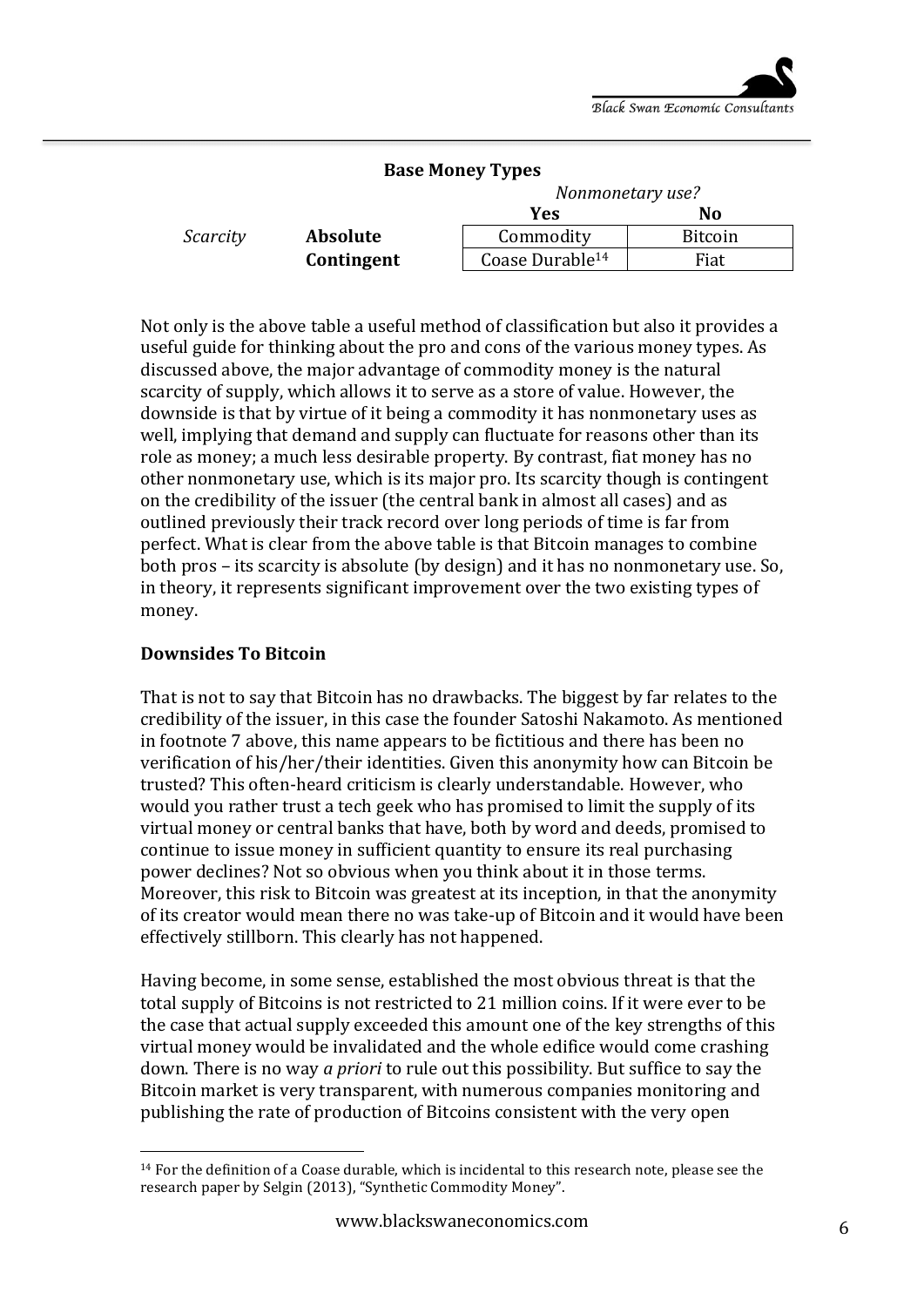nature of the Bitcoin network. Any marked difference between actual production and the stated supply schedule would be, therefore, very easy to monitor mitigating this risk to some degree.

Another widely discussed drawback to Bitcoin is that the price associated with the conversion back into fiat money – several companies offer this service – is very volatile. Consider the graph below, which plots the price history of Bitcoins in USD terms. Within the space of one year the USD value of Bitcoin has gone up by nearly a factor a 10. Good news if you were long, bad news if you are Laszlo



Hanyecz who three years ago, when the virtual currency was in its infancy, purchased a pizza for 10,000 BTC. Back then this was equivalent to just USD 25, but at today's valuation would be worth USD 10 million – surely the world's most expensive pizza purchase!

Additionally intra-day volatility in Bitcoin is also very high, certainly compared with other forms of money (the volatility of money can be thought of as the inflation rate or the exchange rate versus other currencies). The reason for this is that the price is purely market driven, there is no market maker to smooth out imbalances between demand and supply. Hence, the price is sometimes required



to adjust dramatically. That said, due to the combination of increased production and an  $-$  ironically  $-$  a higher price, Bitcoin is becoming an increasingly liquid instrument as evidenced by the second chart below which shows daily trading volumes<sup>15</sup>.

While on the subject of the Bitcoin price, one of the ill considered criticisms of this virtual money is that it is nothing more than a fancy Ponzi scheme. The analogy stems from the fact that as Bitcoin pays not interest rate<sup>16</sup> the only way to generate a return is for the price of Bitcoin to keep rising, which relies on

 

 $15$  Hat tip (anon). A former boss of mine during a discussion of the gold market made this point about liquidity. His simple point being that the reason the gold market was not viewed by many professional investors as particularly liquid was not that there was insufficient gold, rather it's price was too low!

 $16$  As of now at least, this will be discussed later on in this research note.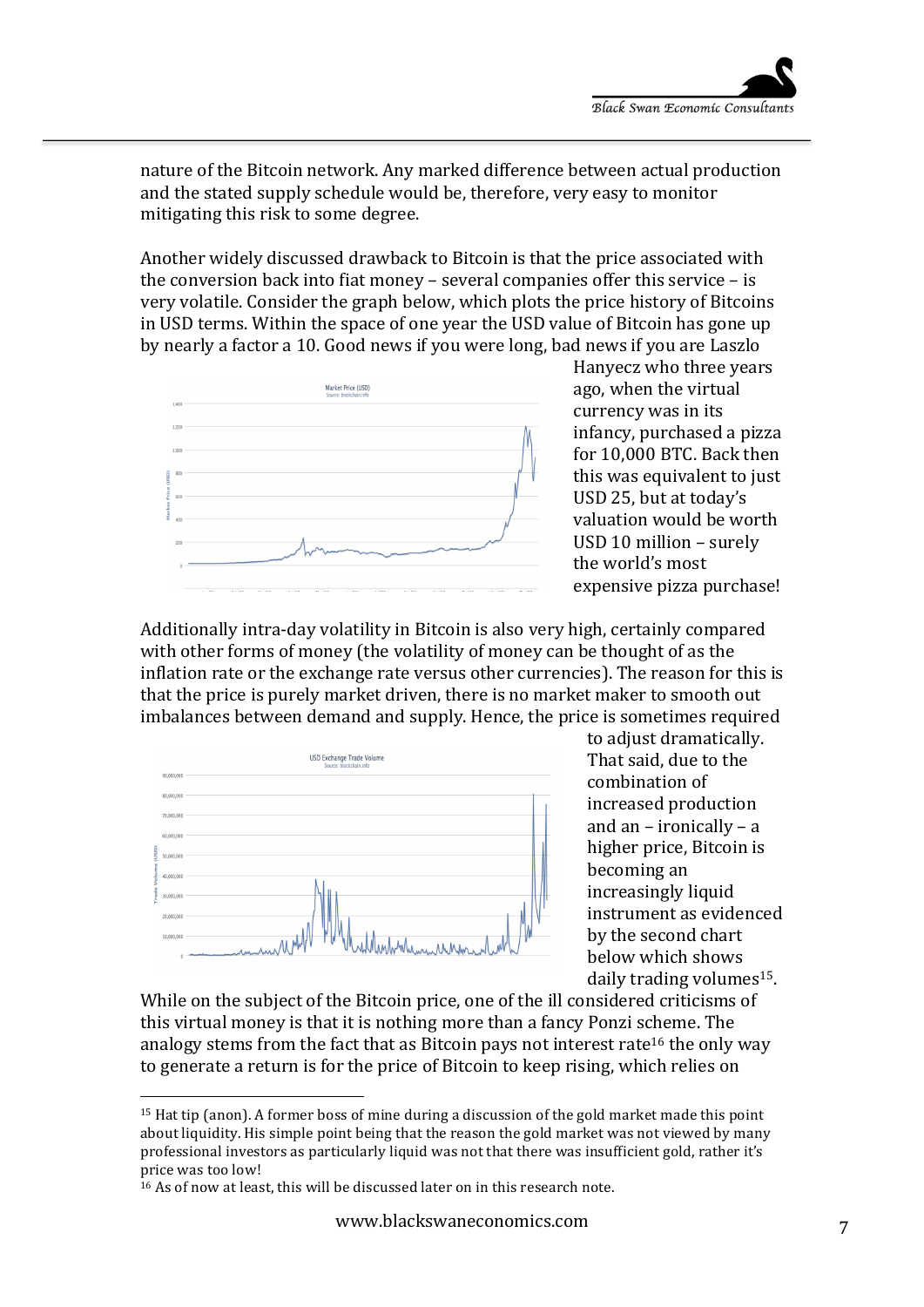other investors purchasing it later at a higher price. Superficially, the comparison appears valid. However, Bitcoin is a fully functioning virtual currency that allows anyone to make transactions, it is no more a Ponzi scheme than any other money. Moreover, assuming that the supply is eventually capped at 21 million, Bitcoins should - at a minimum - continue to rise in tandem with inflation, if not nominal GDP growth. Hence, even late adopters (the suckers in a true Ponzi scheme) still benefit. That said, it is true that early adopters, or investors, are likely to witness the greatest gains.

# **Valuing A Virtual Currency**

This is a very interesting exercise to engage in as an economist. How do you value a virtual currency that generates no cash flow? Impossible. Not quite, but the valuation we will derive needs have some very wide margins of error attached to it.

At a global level, the total stock of outstanding fiat money is approximately USD 50tr. Assuming no decline in the stock of money, which would be deflationary<sup>17</sup>, if Bitcoin were to completely replace fiat money then the 21 million Bitcoins that will be produced must equal the global supply of fiat currency. This implies that each Bitcoin would be worth a staggering USD 2mn. Now we admit that the assumptions we make are brave, but even if we apply very large margins of error around this valuation, it strongly suggests that around the USD 1,000 mark (at the time of writing it is just under this level) Bitcoins are still very undervalued. For those readers who think that such a high valuation makes Bitcoin totally impractical to use, they should note that Bitcoin has been designed to be divisible to eight decimal places. This degree of divisibility means that even if each coin was valued at USD 2mn payments equivalent to penny transactions can still be made.

At this point we should add a huge caveat to the above analysis; one that highlights another serious risk to Bitcoin. The USD 2mn valuation of Bitcoin is premised on Bitcoin replacing all existing fiat currencies. This is never going to happen. Governments enjoy monopoly rights to print their own currencies and they can force its usage by requiring taxes be paid it in. This is a huge advantage and they will not give it up. Moreover, as Bitcoins are stored in electronic wallets and there is not limit to the number of wallets that can be created by Bitcoin users, this effectively means transactions can be made anonymously. For users this can be a very valuable feature<sup>18</sup> but for governments it is a disaster as it opens up the prospect of it being used to pay for illegal activities. In fact, last month the FBI closed down Silk Road, an online marketplace used to buy and sell illegal drugs and which used Bitcoins for payment<sup>19</sup>. Such issues are very likely

 

 $18$  Especially if you are a member of the Eurozone as it would allow money to be transferred even with capital controls imposed as occurred in Cyprus - worth remembering! <sup>19</sup> http://www.reuters.com/article/2013/10/08/net-us-crime-silkroad-bitcoin-

idUSBRE99113A20131008. In 2012 the FBI set up a Virtual Currency Emerging Threats Working

<sup>&</sup>lt;sup>17</sup> More on this point later.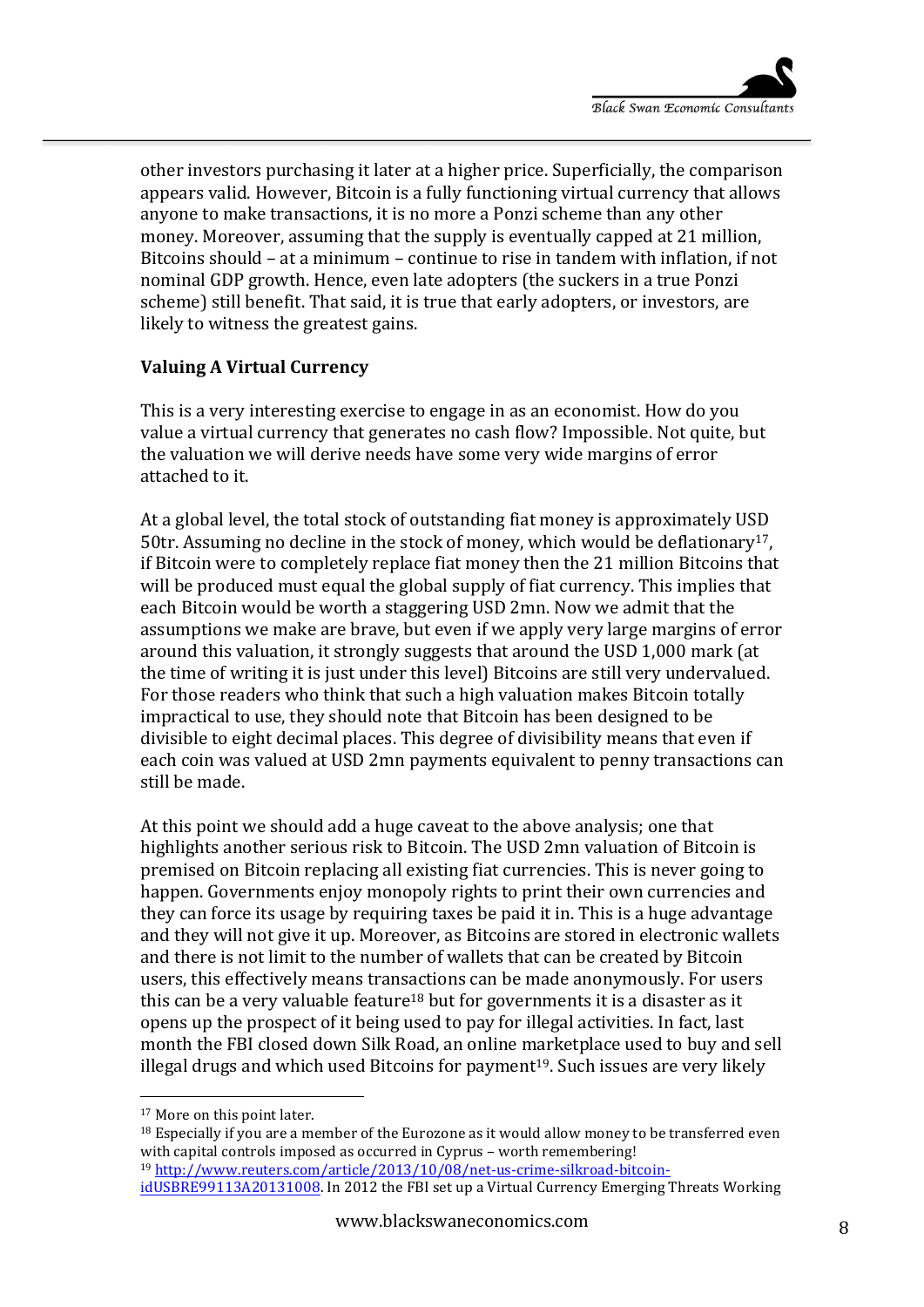to incentivise lawmakers to try and regulate Bitcoin, or *in extremis*, try to shut down the entire system. Given its highly decentralised network whether this is technically possible or not we must leave to more tech savvy individuals, but it is a certainly a valid concern<sup>20</sup>.

#### **Deflationary Disquiet**

One major concern that has been voiced by numerous economists and financial commentators is that Bitcoin, by virtue of its (eventual) fixed supply characteristic is inherently deflationary. This is economically correct; a fixed money supply combined with an expanding real economy can only occur if the general price level declines. For many economists, and especially policymakers, deflation is an unambiguously bad thing. Falling prices provide consumers with an incentive to hold off making purchases in anticipation of lower future prices. This necessarily means lower economic activity as demand shrinks, leading to higher excess supply and yet more downward pressure on the general price level. Compounding this deflationary spiral is the fact that as the general price level declines the real value of debt – public or private – rises, increasing the probability of default, perpetuating a vicious spiral.

Our answer is to this concern is: so what! We have always been vexed by the notion that deflation is a bad thing. If falling prices are so bad why do companies engage in seasonal sales to clear inventory? Moreover, has anyone complained that the price of personal computers/mobile phones and other hi-tech gadgetry have fallen in price (especially under the hedonistic adjustment mechanism applied in CPI calculations)? Of course not! Moreover, if deflationary pressures provide a check on debt accumulation (borrowers would know in advance that there would be no way to inflate the debt away) this would surely mitigate the need for all the macroprudential regulation policymakers have planned.

Under a fixed money supply regime (as Bitcoin will eventually become) the decline in the general price  $level<sup>21</sup>$  is directly proportional to the real increase in the provision of goods and services. If real economic output increases by  $2\%$  per year and the stock of money is unchanged the general price level must fall by an equivalent 2%. Similarly, if there were no change in real output, there would not be any pressure on the general price level to fall or rise. In other words the decline in the general price level (or deflation) under a fixed money supply regime is how every ones standard of living rises.

<u> 1989 - Andrea San Andrew Maria (h. 1989).</u><br>1900 - Andrew Maria (h. 1980).

Group mandated to share information and track illicit actors' use of virtual currency with other countries; a clear indication of future intent.

 $20$  Governments could also make it financially unattractive to use Bitcoins by applying punitive taxes on transactions, although to the best of our knowledge no such plans have been made public.

<sup>&</sup>lt;sup>21</sup> Note we are referring to the general, or aggregate, level of prices in an economy. Relative price changes could be much higher (or even positive) or much lower depending upon sectoral changes in demand and supply.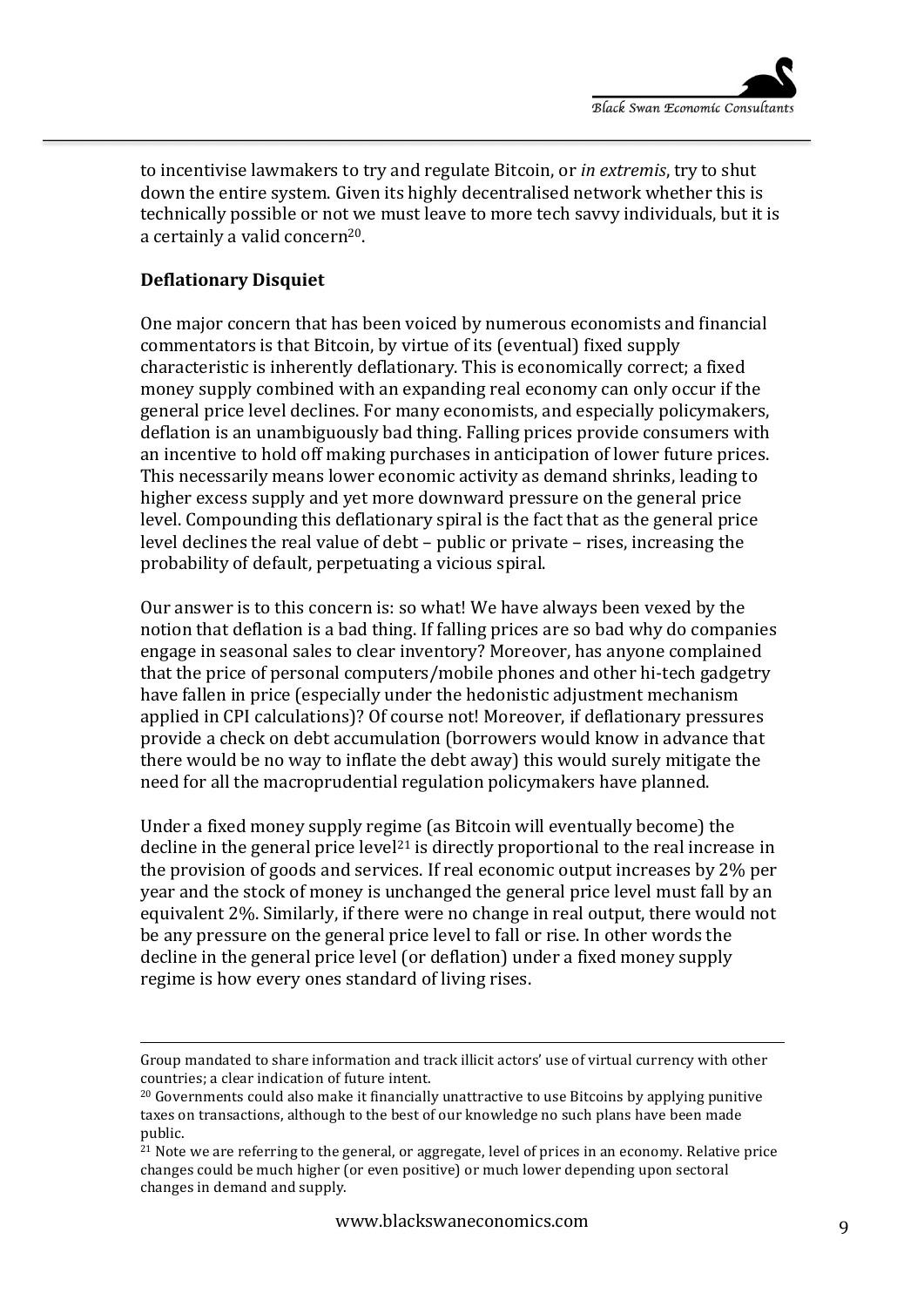In answer to the issue of hoarding, has demand for personal computers, whose price level has dropped markedly since their creation, spiralled downwards? Again the answer is no. Individuals consume goods and services every day out of necessity. The notion consumers will hold off buying any good or service for any sustained length of time anticipating lower prices in the future is nonsensical.

On the related question of saving (hoarding is just a more extreme version of saving) what motivates an individual to refrain from consuming today in preference for tomorrow is complex. However, economic theory makes it clear that one of the strongest motivations is consumption smoothing. Consistent with the Life Cycle Hypothesis, individuals have differing saving rates at different times of their lives. Typically dissaving occurs in early adulthood and retirement but is positive for the bulk of employment. Such behaviour is certain to continue irrespective of anticipated changes in the general price level, especially if - as stated above - the pressure on the price level to change is directly proportional to changes in real activity<sup>22</sup>.

#### **Utopian Dreams**

Interestingly, if Bitcoin were to become the predominant money of the global economy, there would be no role for central banks as the need for a single transaction verifying institution would cease. Indeed, in the very long run it is quite feasible that no banking system is required at all. Banks provide a financial mediation role matching savers to borrowers. But rather like the decentralised infrastructure of Bitcoin, there is no reason why this cannot be done in a decentralised fashion as well. There are already companies facilitating direct lending between private parties a process called peer-to-peer lending. Under this system the lender chooses the type of loan he/she wishes to make at a specified interest rate reflecting the perceived riskiness of the borrower: a lending system that would naturally compliment the decentralized Bitcoin system. Perhaps this might seem to be a utopian dream but it is worth remembering the words of Milton Friedman, who wrote the following in his 1962 publication *In Search of a Monetary Constitution:*

"Money is too important to be left to central bankers".

 

 $22$  We acknowledge that either a sizeable and/or temporary drop in the general price level – for example as witnessed during the Great Depression - could trigger hoarding behaviour, as that is economically sensible. But more modest and sustained price declines, as would occur under a fixed money supply regime like Bitcoin, are unlikely to generate such a response as people need to consume to live.